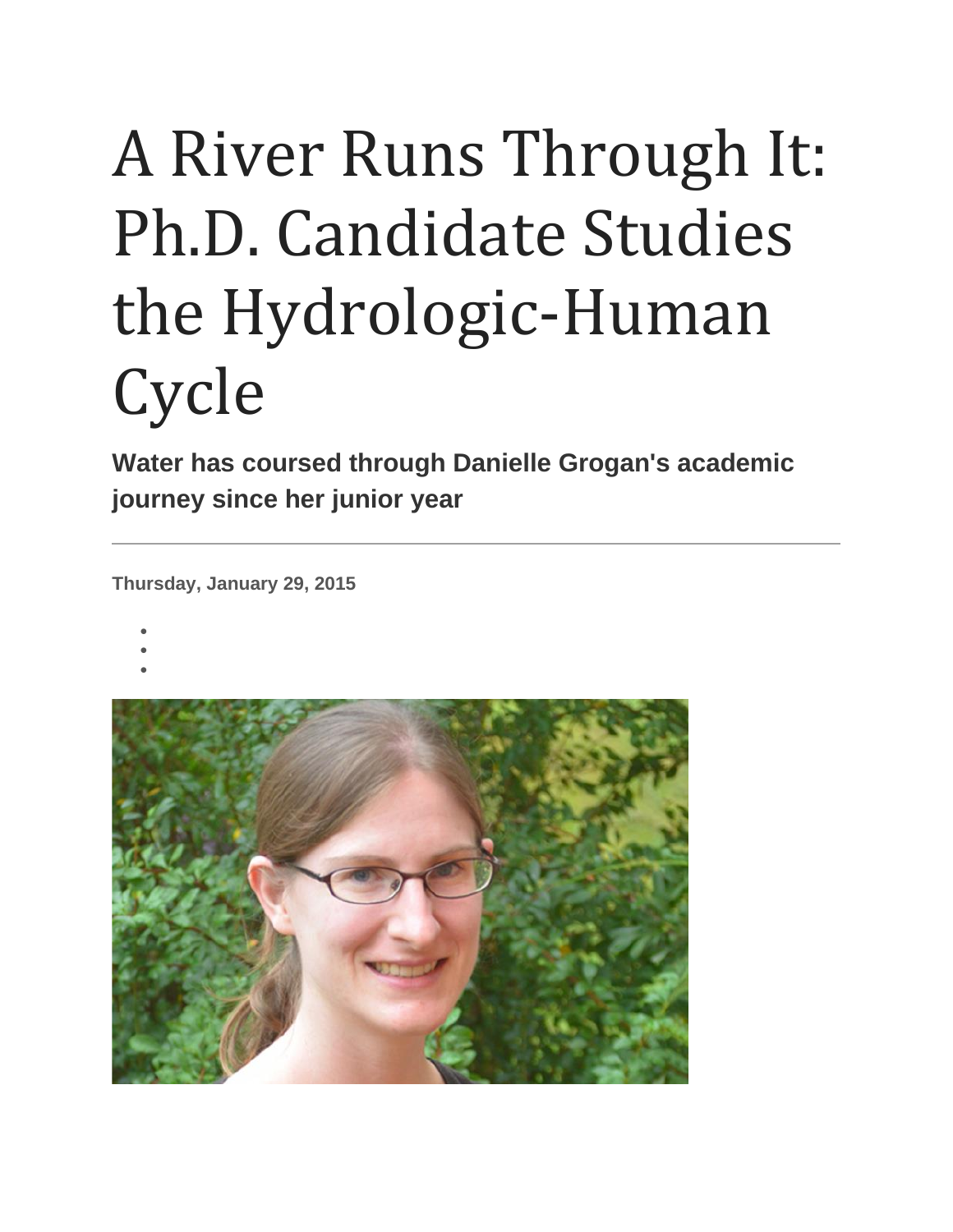UNH Ph.D. candidate Danielle Grogan's scientific career was cemented by her undergraduate research experience at Smith College, where she majored in mathematics and minored in geology. Her research project involved a little campus pond that perpetually filled with silt and had to be dredged every few years. Grogan was tasked with figuring out why, and thereafter was hooked on the hydrologic-human cycle.

"That was my first experience where the scientific data I collected had a direct impact on people making decisions about the hydrologic system and how to manage water," says Grogan. The research resulted in the college and town of Northampton, Mass, receiving a state grant "to try and improve the whole town's sewage and drainage system because we found most of the sediment was coming through drainage pipes."

Ever since then, water has been the constant theme through Grogan's academic career, which included a master's in paleoclimatology from Brown University that focused on hydrological processes of the past. With the hydrologic-human connection having been forged by her undergraduate experience, three years into her doctoral work at UNH she is blending her expertise in hydrologic modeling with social science and economics on a number of projects.

"I'm interested in the interactions between hydrology and people in terms of agriculture, urban development and climate change," says Grogan. "Water is such a basic, fundamental thing in our lives — from how we grow our food to how we run our cities. We interact with it all the time and don't always realize it, and studying hydrology is a great way to get into the connections between science and people."

Last summer, Grogan spent 10 weeks studying in Japan on a summer research fellowship from the National Science Foundation's [East Asia and Pacific Summer](http://www.nsf.gov/funding/pgm_summ.jsp?pims_id=5284)  [Institutes for U.S. Graduate Students](http://www.nsf.gov/funding/pgm_summ.jsp?pims_id=5284) program. She worked with researchers at the University of Tokyo's Global Hydrology and Water Resources Engineering Lab, directed by world-renowned hydrologist Taikan Oki. The Japan Society for the Promotion of Science jointly sponsored the fellowship.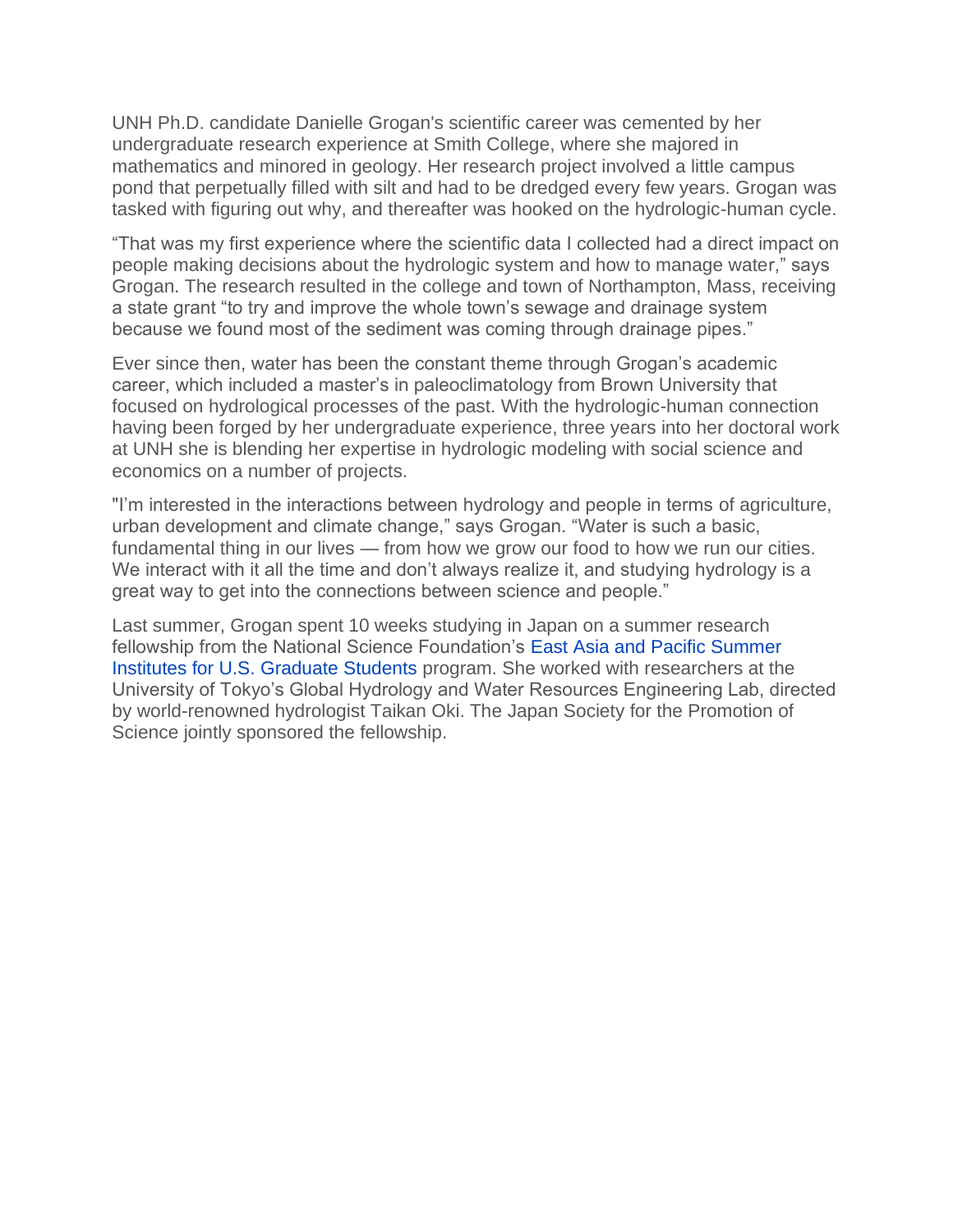

this project, Grogan is using two existing hydrologic models — UNH's Water Balance Model developed by the Water Systems Analysis Group (WSAG) over a period of decades — and the University of Tokyo's Catchment-based Macro-scale Floodplain model. The combined modeling will address a specific set of research questions: How does changing land use from forest to agriculture alter flood risks; how does this compare to flood risks due to urbanization, and how will climate change increase or alleviate these risks?

## Crops, climate, canals and the cryosphere

The fellowship grew out of Grogan's involvement in an NSF-funded project led by [UNH](http://www.csrc.sr.unh.edu/)  [Earth Systems Research Center](http://www.csrc.sr.unh.edu/) biogeochemical modeler Steve Frolking. The project, titled "Crops, Climate, Canals and the Cryosphere in Asia; Changing Water Resources Around the Earth's Third Pole," is part of NSF's Water Sustainability and Climate program. ESRC's Changsheng Li, Richard Lammers and Dominik Wisser are also on the project.

The Third Pole is the 2.5 million square kilometer Tibetan Plateau, and the \$1.5 million multidisciplinary, multi-institution study is an assessment of current and projected water resources in the watersheds of the region's major rivers, principally the Indus, Ganges, Brahmaputra, Salween, Mekong, Yangtze, Yellow, Amu Darya, Syr Darya and Irtysh. Grogan has used the Water Balance Model to estimate how much food is produced in China as a direct result of irrigation systems that use mined groundwater.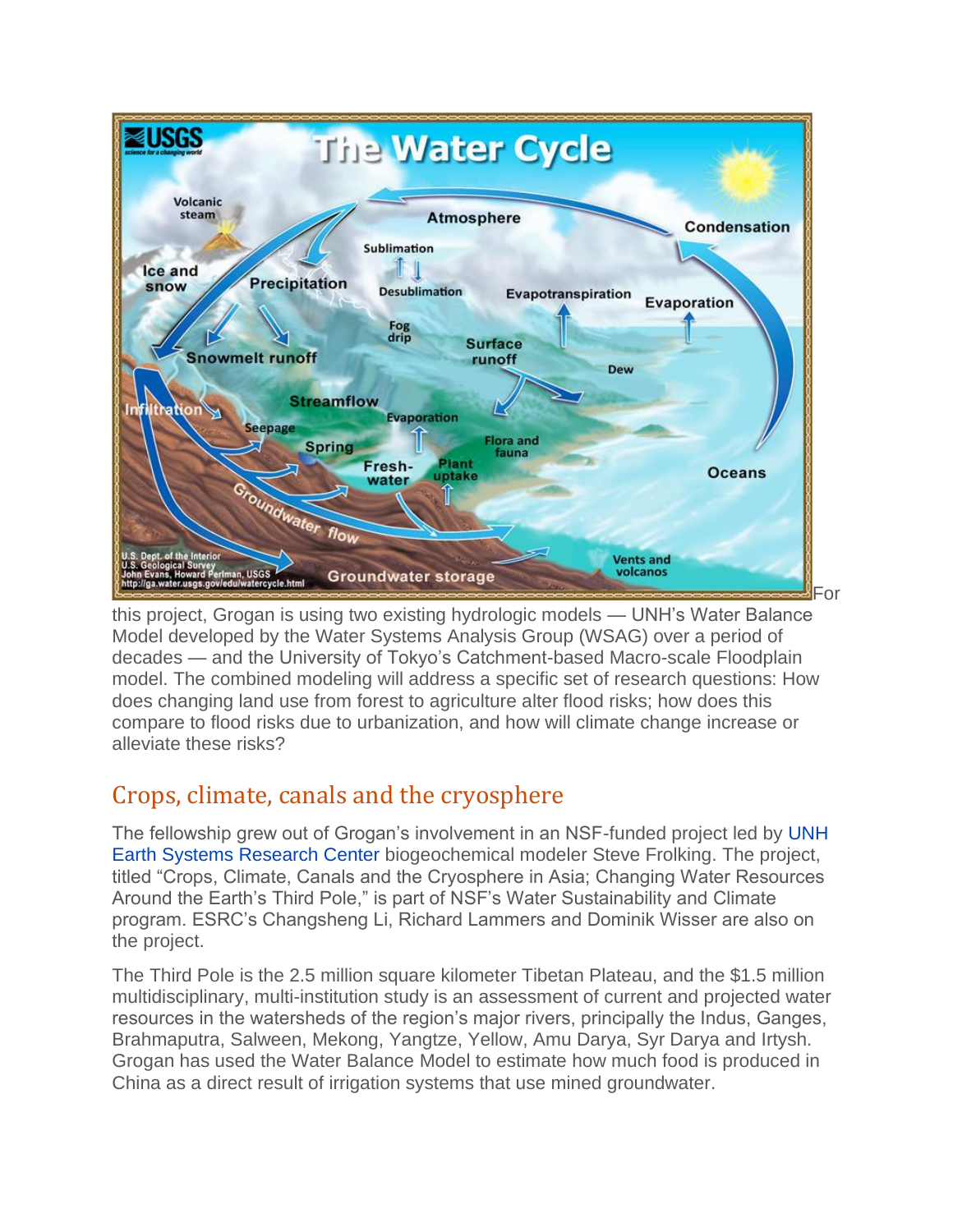Grogan says that the Third Pole project doesn't concern flooding, but a lot of the people in WSAG she works with are on the NSF-funded [NH EPSCoR](http://www.epscor.unh.edu/) (Experimental Program to Stimulate Competitive Research) project doing hydrology modeling and focusing on the interaction between human systems and hydrology in the context of climate change.



"I basically went to Japan to learn how to do the flooding component of hydrology modeling and apply it to the EPSCoR ['Ecosystems and Society'](http://www.epscor.unh.edu/ecosystemsandsociety) project, as well as add this capability to our group's modeling efforts. The Water Balance Model does stream flow, soil moisture, evaporation, all these aspects of the hydrologic cycle, but we have not yet done any type of flood representation," Grogan says.

Before her 10 weeks in Japan, Grogan wasn't sure if she would end up using the flood model as a separate tool that would be paired with the Water Balance Model or if she would completely merge the two by recoding the flood model into the UNH model.

"I've concluded that I will recode the flood model into the Water Balance Model. I am also very confident that the flood model will apply to the EPSCoR project," Grogan says. Alex Prusevich, a member of WSAG, is also involved in re-coding the flood model.

## Freedom through funding

Grogan notes that she was able to "sort of attach myself" to the EPSCoR project because she's had additional funding through the NSF Graduate Research Fellowship Program that has allowed her the freedom to participate in multiple projects as they fit into her dissertation.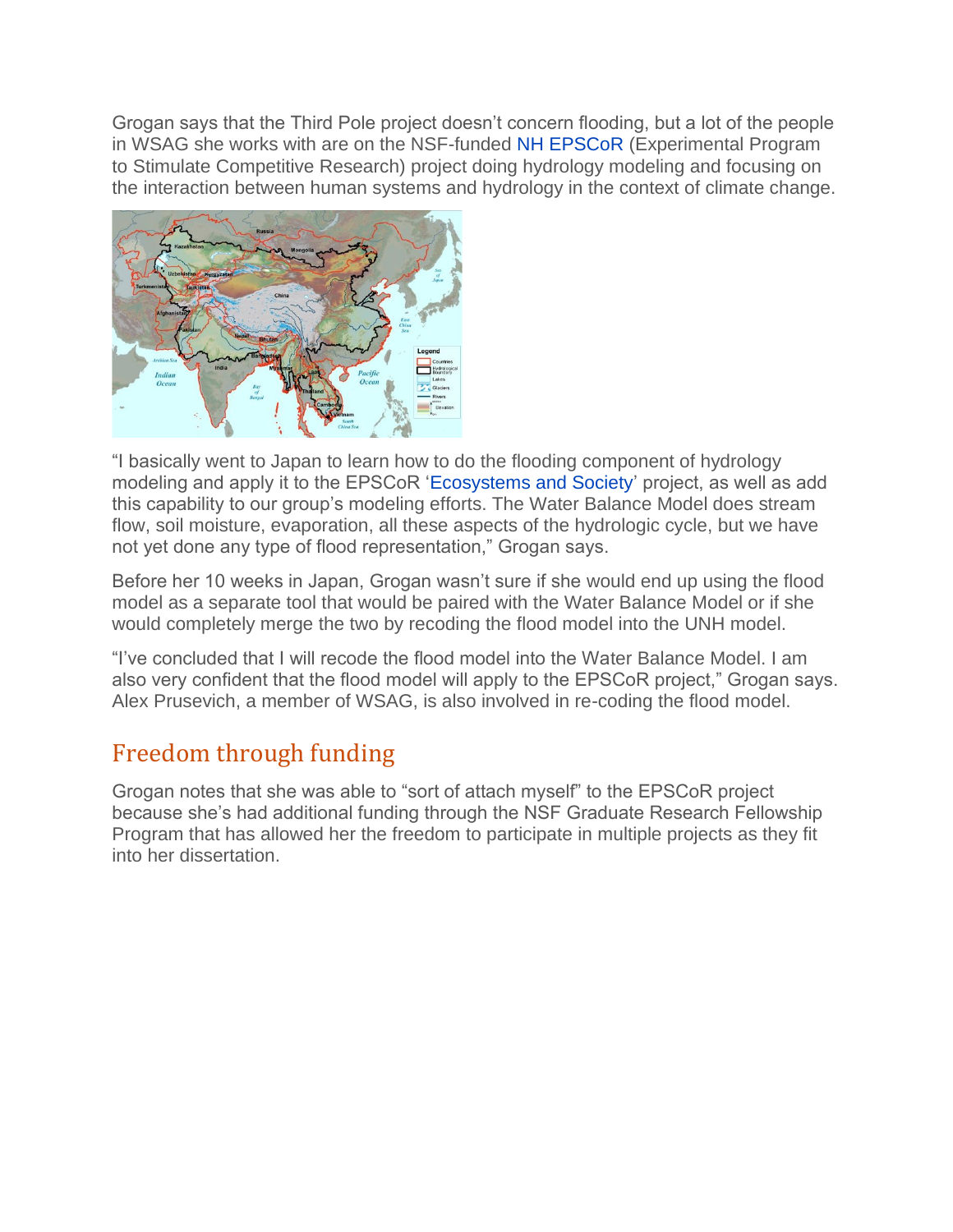

"I knew flooding aspects were something

the EPSCoR researchers want to do. Shannon Rogers at Plymouth State is one of the natural resource economists on the project, and she's very interested in the results from a flood study in terms of the economic side of it and what it might mean to stakeholders." Grogan adds, "There are some ways we've proposed or thought about estimating flooding with our Water Balance Model, but it's not as sophisticated as the model I learned in Tokyo."

The UNH Water Balance Model represents the basic dynamics of the hydrologic cycle and moves a known quantity of water from point A to point B. The flood model can show not only if a flood occurs, which the UNH model can also do, but also what the spatial extent of the flooding is and how deep the flood waters are at different places in the floodplain.

"In the UNH model, the water is always going in one direction, downstream," Grogan notes, "but once you start flooding you create eddies and it's a more complex representation of water flow. The flood model has the ability to model water backflow."

Grogan hopes to take the modeling work she began in Japan and apply it to what flooding would look like in the EPSCoR project domain under different climate change and land-use scenarios. Developing a suite of scenarios that project into the future is a critical component of the Ecosystems and Society work. These scenarios will provide plausible "storylines" on how land cover and climate might change across N.H. over the course of 50 years.

"What might development or urban areas look like under these scenarios, where will there be agriculture, what will the forests look like? I want to take those scenarios, put them into the model, and translate that into what floods will look like," Grogan says. "I'll do this especially with regards to where deforestation occurs because there's a connection between the land cover — such as forest versus agriculture — and how much water ends up in a river and how that leads to flooding, and that might indicate what areas might be important for conservation if the goal is to prevent or reduce flooding."

## Merging physical and social sciences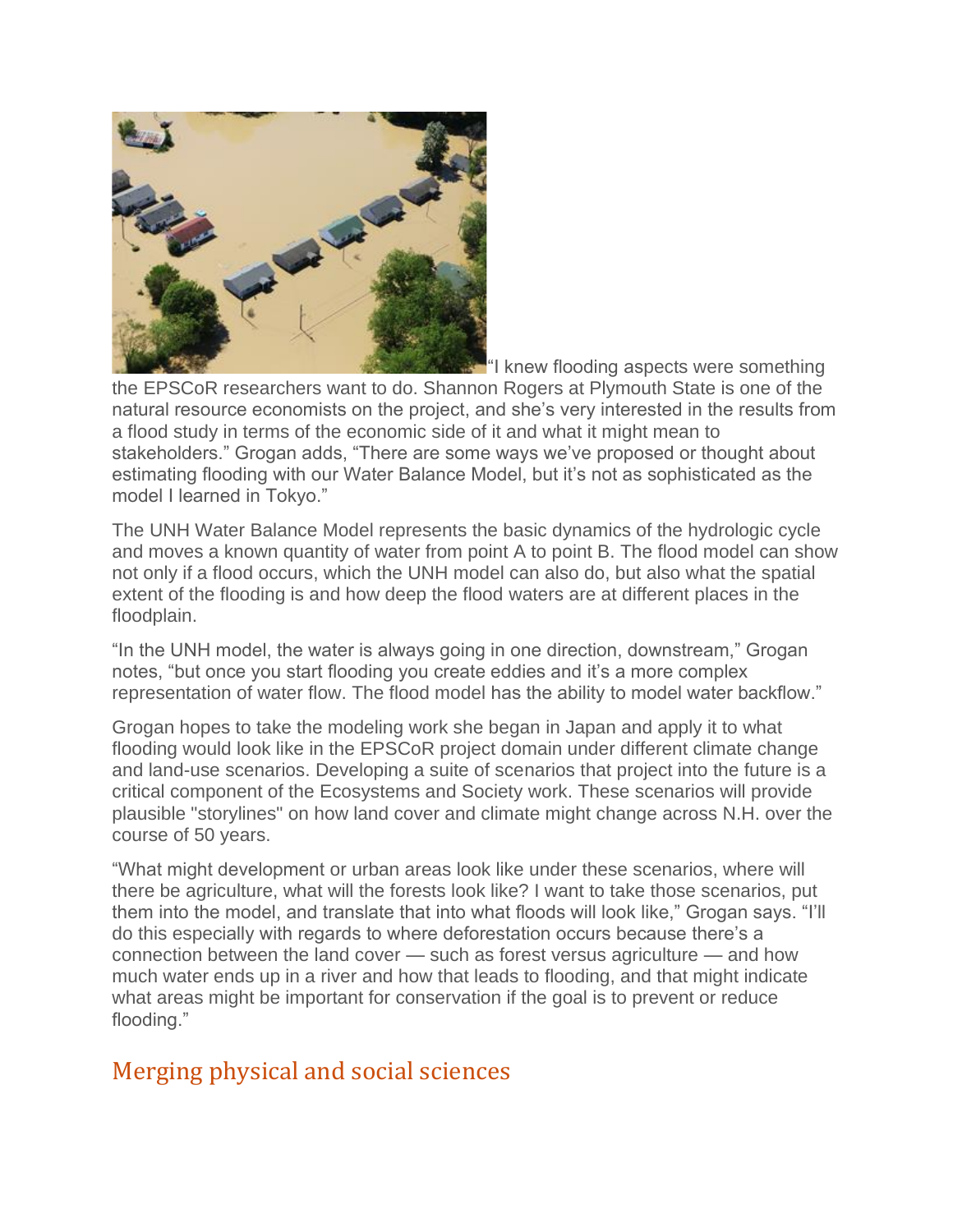At the heart of the Ecosystems and Society and Third Pole projects is the merger of physical and social sciences in an effort to study the big picture and produce research results that impact society. Both projects involve physical scientists and economists working towards the same end — new and challenging territory that Grogan is directly involved in through her work with economists at Penn State, which is also a partner institution in the Third Pole project.

"It's been really interesting working with the economists at Penn State and seeing how these two very different fields that have totally different vocabularies and world views come together to answer questions we really couldn't answer if we each worked on our own," Grogan says.

She adds, "We generally think of economists as only concerned with money, but I've been working with one who does econometrics — very sophisticated statistical analysis of data, a way of understanding how people make their decisions about, for example, irrigation water use. In some way there's this physical linkage between the econometric output data and what I put into my model, but in order to get to that point we had to do a lot of work just to understand each other. Now, we're doing research together and actively running the model and looking at output."

When she wraps up her Ph.D. in the next year or two, Grogan will carry on with her focus on modeling since, as a self-described "very quantitative person," she likes the idea that she can ask questions and test hypotheses in the model world that couldn't be done in the real world.

"We can run so many imaginative scenarios with a model; what happens when you cut down all the forests or double temperatures really fast? As a scientist, I like having that control."

On a personal level, Grogan notes, the best part of her experience in Japan was meeting other students and researchers from a variety of disciplines and countries. "I met researchers from not only Japan, but Malaysia, the Philippines, Korea, Pakistan, Nepal, India, Germany, Switzerland, the U.K. and France, and I will keep in touch with some of them both personally and professionally."

She adds that her time in Japan was more challenging than expected and gave her a new level of respect for foreign students who come to the U.S. to study and conduct research.

"Unlike an undergraduate study abroad program, I was the only American in the Tokyo Water Resources Lab, and often the only person in any given gathering who did not speak Japanese. I really had to be more outgoing than I usually am in order to get to know people and to allow them to feel comfortable speaking English with me."

#### Originally published by:

The UNH Institute for the Study of Earth, Oceans, and Space *[Spheres](http://www.eos.unh.edu/Spheres_1114/index.shtml)* newsletter

• WRITTEN BY: